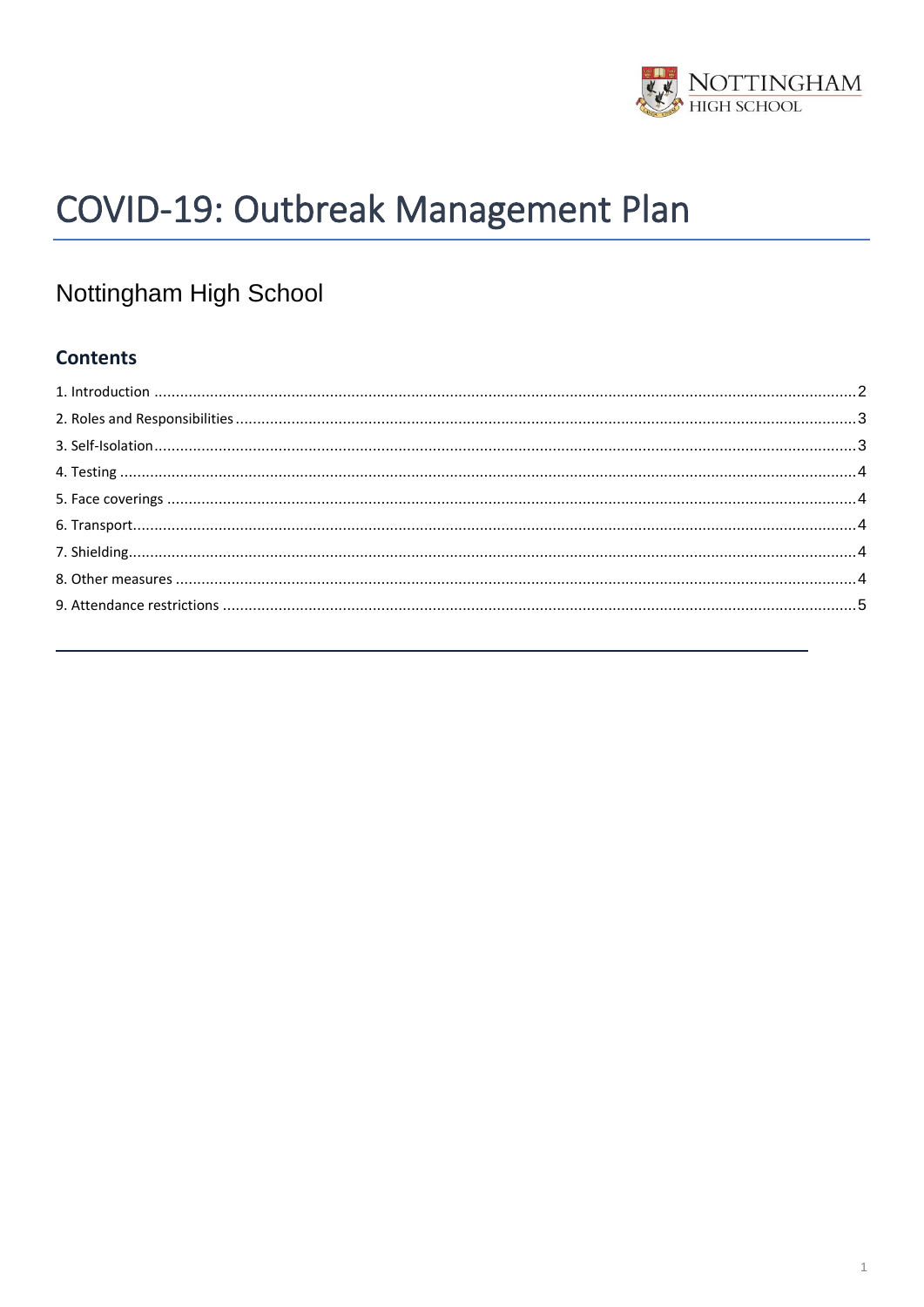## <span id="page-1-0"></span>**1. Introduction**

This plan is based on the [contingency framework for managing local outbreaks](https://www.gov.uk/government/publications/coronavirus-covid-19-local-restrictions-in-education-and-childcare-settings) of COVID-19 and the schools' [operational](https://www.gov.uk/government/publications/actions-for-schools-during-the-coronavirus-outbreak)  [guidance from step 4,](https://www.gov.uk/government/publications/actions-for-schools-during-the-coronavirus-outbreak) published by the Department for Education (DfE).

We will only implement some, or all, of the measures in this plan **in response to recommendations provided by our local authority (LA), director of public health (DsPH), Public Health England (PHE) health protection team or the national government**.

It may be necessary to implement these measures in the following circumstances:

- $\triangleright$  To help manage a COVID-19 outbreak within the school
- $\triangleright$  If COVID-19 infection rates in the community are extremely high, and other measures have failed to reduce transmission
- $\triangleright$  As part of a package of measures responding to a 'variant of concern' (VoC)

Our overarching objective is to maximise the number of children and young people in face-to face education and minimise any disruption in a way that best manages the COVID-19 risk. In all cases, any benefits in managing transmission will be weighed against any educational drawbacks. We will endeavour to keep any measures in education to the minimum number and for the shortest amount of time possible.

With support from our local authority (LA), director of public health (DsPH), Public Health England (PHE) health protection team or the national government, we will keep all measures under regular review and lift them as soon as the evidence supports doing so. Measures affecting education and childcare settings across our local area will not be considered in isolation, but as part of a broader package of measures. Attendance restrictions will only ever be considered as a last resort.

The [Operational Guidance](https://www.gov.uk/government/publications/actions-for-schools-during-the-coronavirus-outbreak) sets out the measures that the School will have in place to manage transmission of COVID-19 day to day. It will make sense to think about taking extra action if the number of positive cases substantially increases. This is because it could indicate transmission is happening in the School. The thresholds, detailed below (whichever of these thresholds is reached first) will be used by the School as an indication for when to seek public health advice.

- ➢ 5 children, pupils, students or staff, who are likely to have mixed closely, test positive for COVID-19 within a 10-day period; or
- $\triangleright$  10% of children, pupils, students or staff who are likely to have mixed closely test positive for COVID-19 within a 10-day period

Identifying a group that is likely to have mixed closely will include considering

- ➢ a form group, class group, IJS year group, Tutor Set or subject class
- $\triangleright$  a friendship group mixing at breaktimes
- $\triangleright$  a sports team
- $\triangleright$  a group in an after-school or cocurricular activity

At the point of reaching a threshold, the School will review and reinforce the testing, hygiene and ventilation measures we already have in place. We will also consider:

- $\triangleright$  whether any activities could take place outdoors, including exercise, assemblies or classes
- $\triangleright$  ways to improve ventilation indoors, where this would not significantly impact thermal comfort
- ➢ one-off enhanced cleaning focussing on touch points and any shared equipment

We may wish to seek additional public health advice if we are concerned about transmission in the setting, either by phoning the DfE helpline (0800 046 8687, option 1) or in line with other local arrangements. A director of public health or an HPT may give the School advice reflecting the local situation. In areas where rates are high, this may include advice that local circumstances mean that the thresholds for extra action can be higher than set out above. They might advise the setting to take some of the other measures described in th[e Contingency Framework.](https://assets.publishing.service.gov.uk/government/uploads/system/uploads/attachment_data/file/1011704/20210817_Contingency_Framework_FINAL.pdf)

The School will continue to have a role in working with health protection teams in the case of a local outbreak. If there is a substantial increase in the number of positive cases or if central government offers the area an enhanced response package, a director of public health might advise the School to temporarily reintroduce some control measures.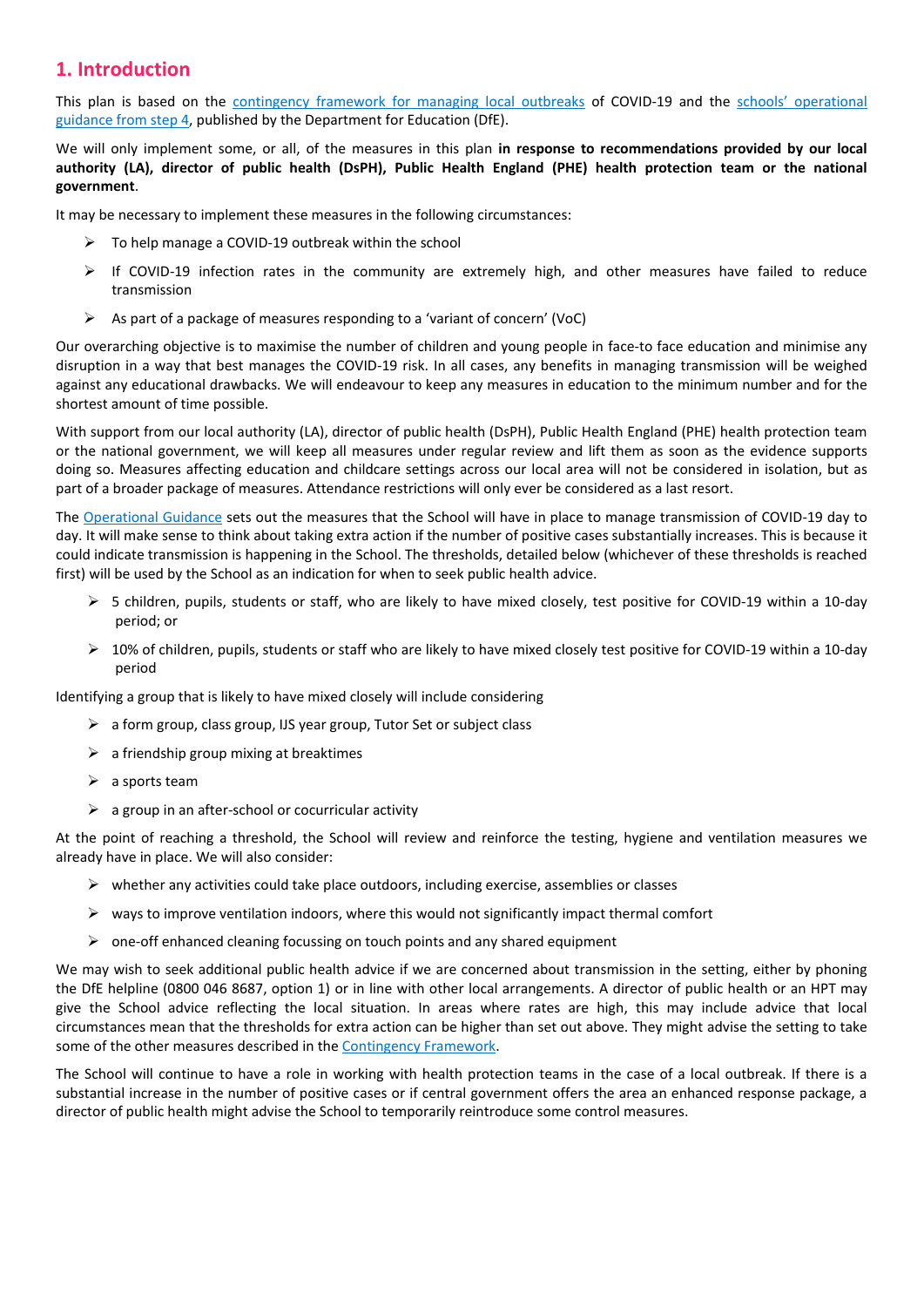## <span id="page-2-0"></span>**2. Roles and Responsibilities**

#### **Kevin Fear, Headmaster/ Clare Bruce (Head of Infant & Junior School)**

Liaise with School, local and national communities as necessary

Key decision maker with support from colleagues below

#### **Stuart Ramsey (Director of Finance & Operations)**

Ensure support staffing levels remain appropriate

Assist in implementing any suggested control measures from the local authority (LA), director of public health (DsPH), Public Health England (PHE) health protection team or the national government as necessary

Ensure risk assessment is up-to-date and a 'living document'

#### **Lisa Gritti, Deputy Head (Individuals)/ Christian Cordy (Deputy Head IJS)**

Monitor positive cases in Senior School and communicate numbers with colleagues

Advise the Headmaster and colleagues, including Infant & Junior School on current guidance and implications

Liaise with local authority (LA), director of public health (DsPH), Public Health England (PHE) health protection team or the national government as necessary

Lead communications with the Senior School community as necessary

Assist in implementing any suggested control measures from the local authority (LA), director of public health (DsPH), Public Health England (PHE) health protection team or the national government as necessary

#### **Paul Spedding, Deputy Head (Academic)/ Lucy Thorpe (Deputy Head IJS)**

Ensure appropriate systems in place for remote learning

Ensure academic staffing levels remain appropriate

Assist in implementing any suggested control measures from the local authority (LA), director of public health (DsPH), Public Health England (PHE) health protection team or the national government as necessary

## <span id="page-2-1"></span>**3. Self-Isolation**

Individuals are not required to self-isolate if they live in the same household as someone with COVID-19, or are a close contact of someone with COVID-19, and any of the following apply:

- $\triangleright$  they are fully vaccinated
- $\triangleright$  they are below the age of 18 years and 6 months
- $\triangleright$  they have taken part in or are currently part of an approved COVID-19 vaccine trial
- $\triangleright$  they are not able to get vaccinated for medical reasons

Instead, they will be contacted by NHS Test and Trace, informed they have been in close contact with a positive case and advised to take a PCR test. We would encourage all individuals to take a PCR test if advised to do so.

Staff who do not need to isolate, and children and young people aged under 18 years 6 months who usually attend school, and have been identified as a close contact, should continue to attend school as normal. They do not need to wear a face covering within the school, but it is expected and recommended that these are worn when travelling on public or dedicated transport.

18-year-olds will be treated in the same way as children until 6 months after their 18th birthday, to allow them the opportunity to get fully vaccinated. At which point, they will be subject to the same rules as adults and so if they choose not to get vaccinated, they will need to self-isolate if identified as a close contact.

The School will seek public health advice if a pupil, student, child or staff member is admitted to hospital with COVID-19. We can do this by phoning the DfE helpline (0800 046 8687, option 1), or in line with other local arrangements. Hospitalisation could indicate increased severity of illness or a new variant of concern. The School may be offered public health support in managing risk assessments and communicating with staff and parents.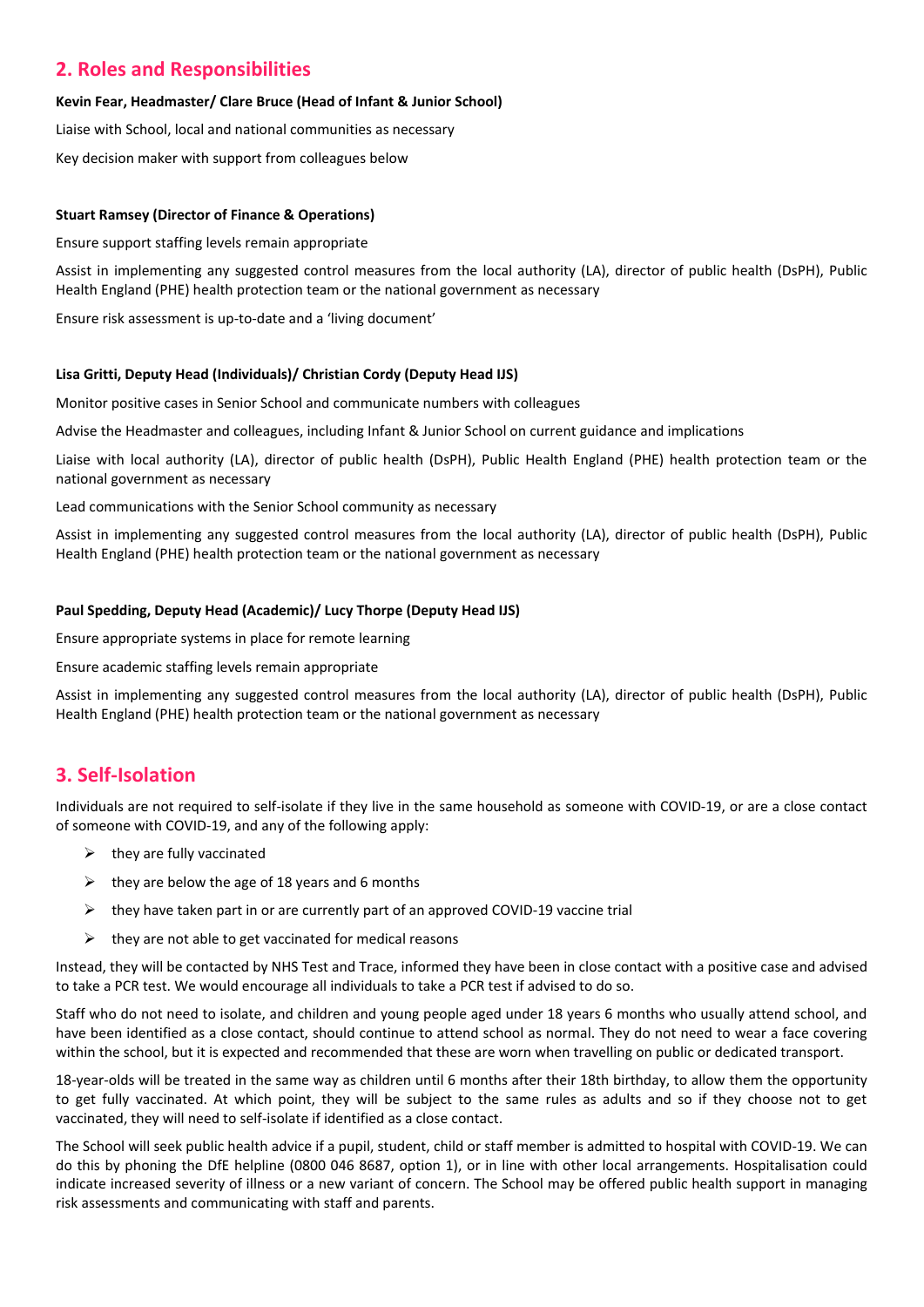## <span id="page-3-0"></span>**4. Testing**

If recommended, we will increase the use of home testing by Senior School pupils and staff. If it is advised that we reintroduce an asymptomatic testing site (ATS) at our school, we will consult with the director of public health (DsPH) to discuss any further support we need to do this.

If we reintroduce on-site asymptomatic testing:

- ➢ Testing will take place as frequently as we are advised by the DsPH, LA, PHE or national government
- $\triangleright$  Testing will take place in our on-site test facility, either in the White House or any other site we deem suitable
- $\triangleright$  Staff and students can participate in on-site testing, should the DsPH, LA, PHE or national government advise that we make this available

### <span id="page-3-1"></span>**5. Face coverings**

If recommended, Senior School pupils, staff and visitors who are not exempt from wearing a face covering:

Will be asked to keep on or put on a face covering when arriving at school and moving around indoors in places where social distancing is difficult to maintain, such as in communal areas

And/or:

 $\triangleright$  Will be asked to wear a face covering in classrooms or during activities, unless social distancing can be maintained or a face covering would impact on the ability to take part in exercise or strenuous activity

## <span id="page-3-2"></span>**6. Transport**

Transport services will continue to be provided as normal where children are attending School.

## <span id="page-3-3"></span>**7. Shielding**

We will adhere to national guidance on the reintroduction of shielding, which would apply to those on the shielded patient list [\(SPL\).](https://digital.nhs.uk/coronavirus/shielded-patient-list)

We will speak to individuals required to shield about additional protective measures in school or arrangements for home working or learning.

#### <span id="page-3-4"></span>**8. Other measures**

If recommended, we will limit:

- $\triangleright$  Residential educational visits
- $\triangleright$  Open days, transition or taster days
- ➢ Visitors coming into school
- ➢ Live performances & assemblies

If recommended, we will reintroduce:

- $\triangleright$  Bubbles, to reduce mixing between groups including
	- o Designated break and lunch times and spaces
	- o Zoning classrooms to limit movement of students around school
	- o One-way systems in School and designated entrances for each bubble
- $\triangleright$  Security, Reception and Estates staff to follow safety guidance for handling deliveries
- $\triangleright$  One-way systems for parents collecting children
- $\triangleright$  Enhanced cleaning protocols
- $\triangleright$  All classrooms and teaching space to be designed to comply with updated guidance